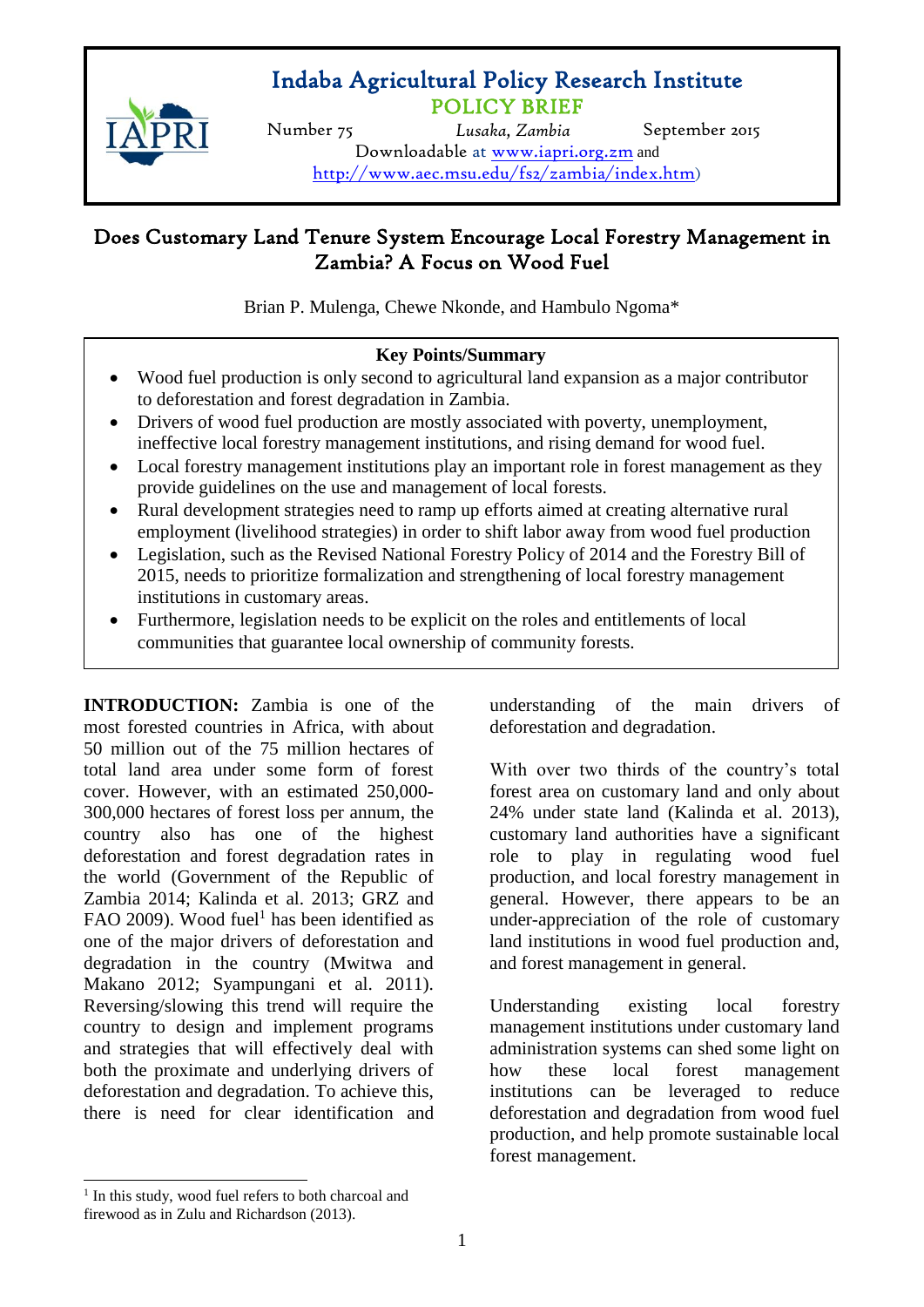Against this backdrop, this policy study had three objectives: 1) examine the socioeconomic factors that influence rural household participation in wood fuel production; 2) explore the types of local forest management interventions that have been designed by customary land administrators and their local communities; and 3) assess the effectiveness of local forest management institutions in curbing deforestation and forest degradation.

**DATA AND METHODS:** Data for this study were primarily drawn from the Rural Agricultural and Livelihood Survey of 2012 (IAPRI 2012). This is a nationally representative household survey of 8,839 households conducted by IAPRI, in collaboration with Central Statistical Office (CSO) and Ministry of Agriculture and Livestock (MAL) from June to July 2012. Household survey data was supplemented with information from focus group discussions (FGDs) held in seven communities in Mumbwa, Nyimba, and Kapiri Mposhi districts. A total of 68 participants were involved in the FGDs from seven communities, 38 of whom were male and 30 were female. Furthermore, key informant and in-depth interviews were held with stakeholders in the forestry sector.

This study combined quantitative and qualitative methods in a mixed methods approach. An econometric probit model was used to determine socioeconomic factors affecting household participation in wood fuel production and/or marketing. Further, a comparative assessment of stakeholder views drawn from FGDs, key informant, and indepth interviews was conducted in order to deepen our understanding.

**FINDINGS:** Our econometric and qualitative analysis of household and community level drivers of wood fuel production yielded four major findings. First, household level demographics, specifically, age, education, and sex of the head are important factors affecting household participation in wood fuel production and/or marketing. Households with relatively older heads were less likely to participate in wood fuel production and/or

marketing. Furthermore, heads with higher education level are less likely to participate. This is somewhat intuitive, because education expands the possibilities for labor and employment, whereas household heads with low levels of education may be more economically vulnerable, and thus more likely to rely on income from wood fuel. Further, male-headed households were more likely to participate in wood fuel production and/or marketing than their female-headed counterparts possibly due to the drudgery associated with the activity, especially charcoal production.

Second, our results show that poverty influences households to participate in wood fuel business. This finding corresponds with other studies (e.g. Mwitwa and Makano 2012; and Chidumayo et al. 2002). Generally, results indicate declining likelihood of participation with an improvement in household wealth status and asset base. In terms of agricultural productivity (particularly focusing on maize) and landholding size, results indicate that an improvement in both attributes reduces likelihood of participation only marginally.

Third, and similar to Mwitwa and Makano (2012), our analyses indicate that unemployment is an important driver of wood fuel participation by households in rural areas. The lack of employment opportunities in rural areas is increasingly compelling more youth, even the educated, to engage in wood fuel business as an alternative livelihood strategy.

Fourth, our analyses reveal that informal and ineffective local forestry management institutions are unable to internalize the costs of forest depletion. Further, these institutions are characterized by weak/non-existent enforcement structures. Table 1 gives a summary of the existing local forestry management institutions and local community members' perception about forest outcomes in the three districts where FGDs were conducted.

Results from qualitative analysis indicate existence of forestry management rules at local level. However, these rules are informal, without any documentation or laid down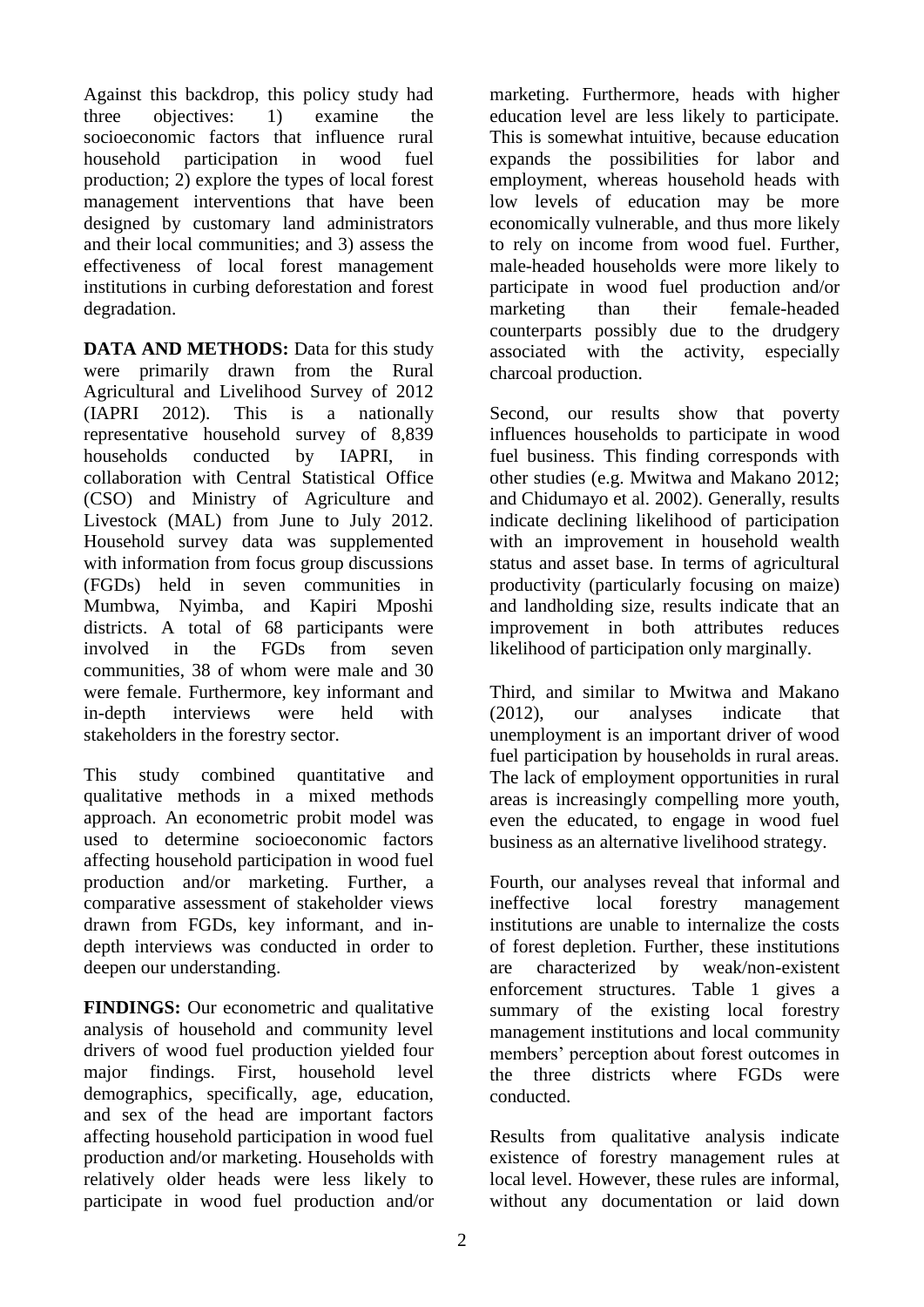sanctions/penalties for rule-breakers. To the extent that rules of use exist these are rarely enforced due to a lack of enforcement structures.

| Table 1. Local Forestry Management |  |  |  |
|------------------------------------|--|--|--|
| Institutions and Local Community   |  |  |  |
| Members' Perceptions about Forest  |  |  |  |
| <b>Outcomes</b>                    |  |  |  |

| <b>District</b><br>(Village) | Local<br>forestry<br>management<br>rules | Enforce-<br>ment and<br>compliance | <b>Forest</b><br>outcomes |
|------------------------------|------------------------------------------|------------------------------------|---------------------------|
| Mumbwa<br>(Tumbama)          | Informal                                 | Low                                | Negative $2$              |
| Mumbwa<br>(Kabwanga)         | Informal                                 | Low                                | Negative                  |
| Kapiri (Ndili)               | Informal                                 | Low                                | Negative                  |
| Kapiri<br>(Green leaf)       | Informal                                 | Low                                | Negative                  |
| Nyimba<br>(Pondani)          | Formalizing                              | Low                                | Positive $3$              |
| Nyimba<br>(Luembe)           | Formalizing                              | Low                                | Positive                  |
| Nyimba<br>(Zubalinyenga)     | Formalizing                              | Low                                | Positive                  |

Source: Authors' summary.

Although FGDs were only held in three districts, key informant interviews with stakeholders revealed that the lack of formal local forestry management institutions is a national phenomenon.

FGDs and interviews also elicited information on local community members' perception about changes in the condition of local forests within their communities over the last 20 years. Three sites (Pondani, Luembe, and Zubalinyenga) out of the seven FGD sites, all from Nyimba district, perceive a positive change in forest conditions. In these areas, the Center for International Forestry Research (CIFOR) has been providing forestry management extension services and helping with formalizing and amending the existing rules. CIFOR has also been helping these communities draft local forestry action plans.

For these communities, the perceived change was mainly in terms of forest regeneration, and not necessarily forest cover. When asked

 $\overline{\phantom{a}}$ 

to explain what led to such an outcome, the respondents in these sites pointed out that the current process of formalizing and amending existing rules, which started two years ago, helped to improve compliance with some of the existing rules, such as not cutting down trees near streams/rivers; no dry season burning, among others. In addition CIFOR has been educating these local communities on sustainable forestry management, which they indicated also helped improve compliance. A similar finding is reported in Dokken et al. (2014) in Tanzania, where the villages that reported improved forest cover and quality attributed this forest outcome to improved rules and conservation education. For the other sites, where negative forest outcomes were reported, the negative perceptions about forest condition were attributed to lack of formal local rules, education and awareness on the importance of, and management of forests, and weak enforcement structures, where these exist.

**CONCLUSIONS AND POLICY IMPLICATIONS:** The identified household and community level drivers of wood fuel production and/or marketing are mostly associated with poverty, unemployment, and rising demand for wood fuel. Results indicate weak, and mostly informal local forestry management institutions in customary areas, with very limited enforcement. Consequently, there is unabated access to forest resources as a source of livelihood. Further, the rising demand for charcoal by urban households as noted by Tembo, Mulenga, and Sitko (2015) adds more pressure on local forests, which in turn leads to increased deforestation and degradation. From the aforementioned, it is clear that curbing deforestation and/or degradation requires a multi-pronged approach that strengthens local institutions as well as curbing demand pressure for charcoal in urban households.

Results of this study agree with most studies in Zambia and other developing countries on the role of poverty as a driver of wood fuel production. Although poverty reduction and productivity improvement features prominently in forest conservation interventions, such interventions will have

<sup>2</sup> Implies local community perceives a deterioration in local forestry condition.

<sup>3</sup> Implies community members perceive an

improvement in local forestry condition.